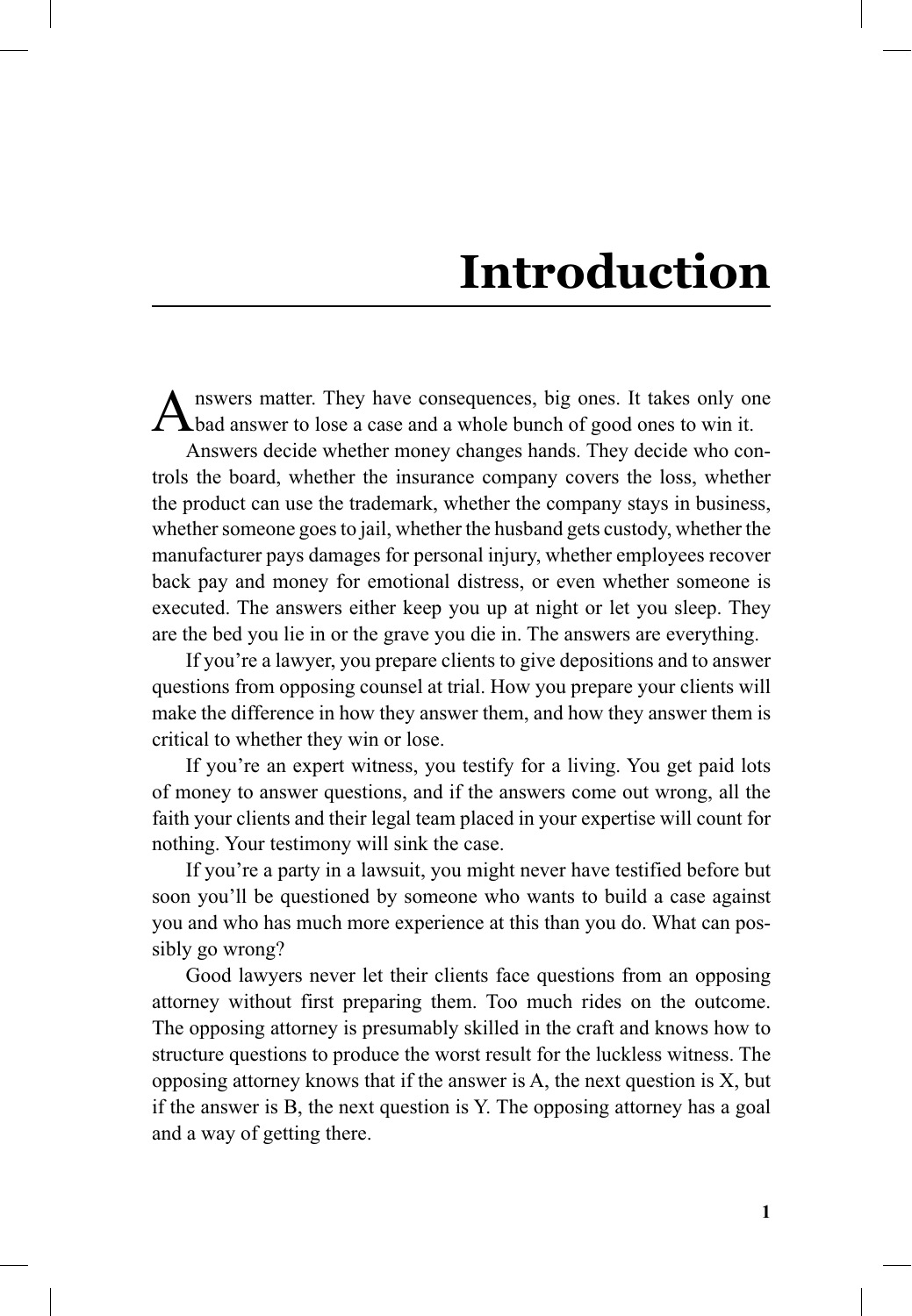## **2** *Reinventing Witness Preparation*

What does the witness have? The witness has the words and guidance from the preparation. The advice better be great and the preparation fabulous because if it's bad advice and the witness follows it, the answer will be a self-inflicted wound and the result will not be pretty.

Witnesses may be interested to know two things about how lawyers routinely prepare their clients to answer questions from opposing counsel. The first is that lawyers have been doing it the same way for generations. This is not a surprise. Lawyers learn from their mentors. The mentors learned from their mentors. It's the conventional wisdom. No one bothers to question why the mentors developed these witness-preparation techniques. Someone else has already thought it through and worked out the bugs. The present generation need only learn and apply what their predecessors have been doing for such a long time. Knowing that your lawyer is preparing you in the same way that lawyers have been preparing clients forever should be very comforting.

Except for the second thing: In most cases, the way lawyers have been routinely preparing clients to testify is not only wrong but can be dangerous. These witness-preparation practices have been around for so long that they have taken on a gospel-like quality. But on close examination, they are not up to the task. They are based on false assumptions about how people process language, about the capabilities of witnesses to provide helpful answers, and about the opportunities the civil and criminal justice systems offer for development of the truth.

This is not to say that the adversarial system is poorly designed to ferret out fact from fiction. Far from it. When it works correctly, people get to tell their stories, opposing lawyers get to test those stories through crossexamination, judges keep out evidence that juries are not supposed to hear, and the trier of fact will decide what really happened.

But the system does not always work that way. Answers can be poorly expressed or come out the wrong way. Witnesses can fail to connect with fact finders. Important information and explanations can go unsaid. Those who lose will often believe that the system produced the wrong result, that truth and justice did not prevail. Could it be that maybe they simply did not understand the system well enough and failed to adjust for its imperfections?

For example, many lawyers mistakenly believe that if their clients give a poor answer to an opponent's question, the system will offer an effective opportunity later to correct it. It will not. It will offer an opportunity but not a very effective one. Many lawyers do not understand this. They prepare their clients to take blows from opposing counsel, believing that if their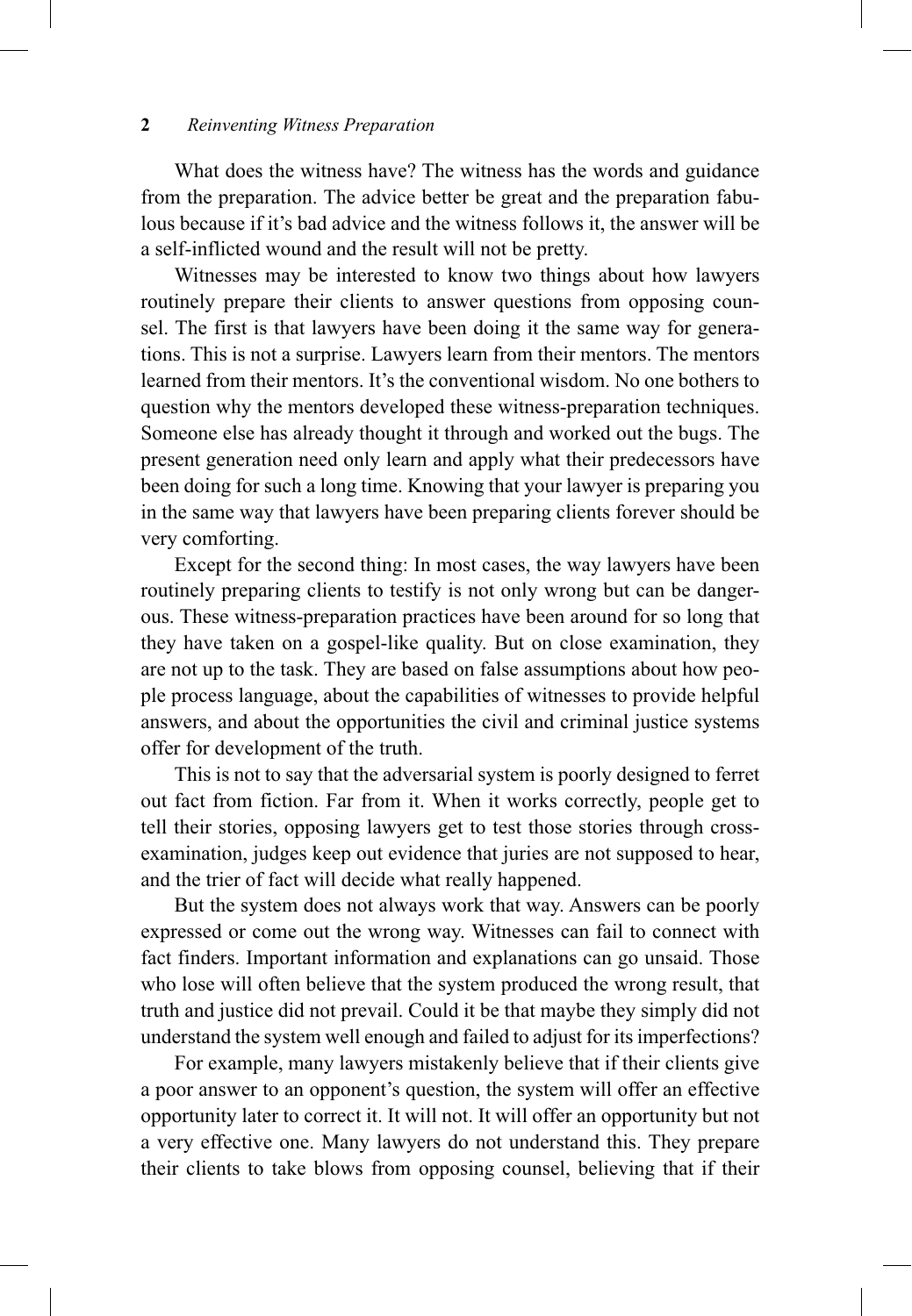clients get injured, the injury can be repaired after the fact. The aim, however, should be to avoid the injury in the first place.

Boxing and judo offer rough analogies. Many see a deposition or cross-examination as a boxing match between the opposing attorney, an experienced fighter, and the witness, a novice. Given the asymmetry in experience, the lawyer's advice to the witness is generally defensive: *Say as little as possible Don't try to win your case when the other side is asking you questions; just don't lose it When the other side is done, I'll come in and ask you questions to bring out anything else I think you need to say and to correct any mistakes you might have made*

In boxing, this would be the equivalent of saying, "I know I'm sending you into the ring with an experienced fighter and you don't know how to box. Therefore, don't try to throw punches or knock out your opponent. Just hold your arms and gloves in front of your face and upper body and try not to let any punches land on your face. The aim is to be standing when the last round ends. If you get hurt, I'll put some ointment and Band-Aids on your cuts and scratches and maybe we'll need to send you to the hospital to treat the concussion and broken ribs, but don't worry. In the next bout, I'll be the experienced fighter and take my turn with the party on the other side."

This strategy won't work well in the litigation arena. If a lawyer counsels a client to treat a deposition and cross-examination as if the client were an undertrained boxer, and if the lawyer does not give the client confidence to respond in a more effective way, it should surprise no one if the client gets hurt, as we'll see later.

Clients would be better served if lawyers thought of a deposition or cross-examination as akin to judo, a martial art designed to enable a weaker opponent to overcome a stronger opponent by adjusting to the opponent's attack, causing the opponent to lose balance and power and ultimately leading to the opponent's defeat. In judo, skill and technique are more important than strength. In depositions and cross-examination, the weaker opponent is the witness. The witness's lawyer should be teaching the witness how to harness skills and techniques that he already knows and employ them to gain the advantage.

The point of these analogies is not that witnesses should be combative. A combative witness is often a poor one. The point is that lawyers need to approach witness preparation in a new way, moving away from the model where witnesses, when questioned by the opposing lawyer, are taught to clam up and yield as little information as possible. Lawyers need to move toward a model that gives witnesses the skill, confidence, and frame of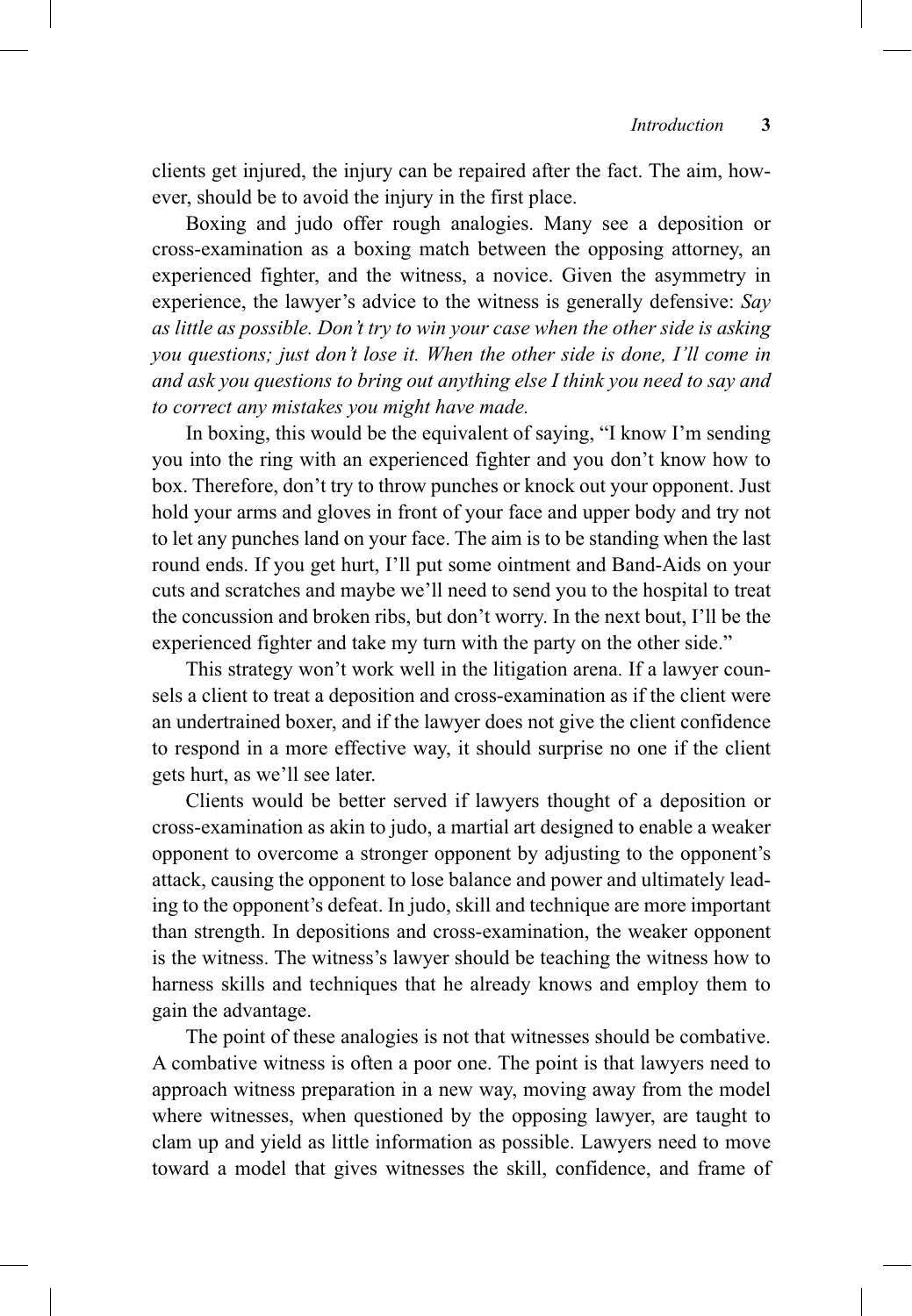## **4** *Reinventing Witness Preparation*

mind to answer the questions in ways that will help their cases, develop their case themes, and get their stories out.

Conventional witness-preparation techniques do not do this. Instead, they teach clients to keep their answers short, not to volunteer information, and not to answer ambiguously worded questions. These instructions sound like rules of thumb masquerading as advice and strategy, but they are poor ones, more often harmful than helpful.

This form of preparation, a staple in the litigator's toolbox, is rooted in the fear that if clients answered as they would in ordinary conversation, they would needlessly educate the opponent, say something stupid, create impeachment opportunities, and hurt the case.

The classic solution is to condition clients to say as little as possible and teach them ways to do that: *Make the lawyer on the side work for every answer; the less said the better The time to win your case is when your own lawyer asks you the questions; that's when you should open up and tell your story*

Although this is the conventional wisdom, it's pretty strange. Good lawyers understand the importance of advancing case themes at every opportunity, from the opening pleadings to every motion, every brief, every oral argument, every question asked, every piece of evidence offered. Good lawyers are constantly moving the ball closer to the goal line and ultimately positioning themselves to score—except, surprisingly, when it comes to the client's deposition and cross-examination.

When a client is deposed or cross-examined, lawyers who follow conventional witness-preparation models relinquish those case-building moments to their opponents. These models allow clients to stop advancing their own themes and let opposing counsel advance theirs. The opponents ask the questions they want and often can count on the witness to answer *yes*, *no*, *I don't know*, *I don't understand*, or *I don't remember*, knowing that witnesses have been advised not to stray beyond those supposedly safe answers or to say things that would advance their own case. The opponent can look forward to the witnesses giving abbreviated answers, divorced from context, suitable for cutting and pasting into the opposing party's narrative. The witnesses are sitting ducks, and the witness-preparation instructions the ones lawyers learned from their predecessors—serve to harm, not help, the witness. Instead of arming clients with the skills and confidence to give truly responsive answers that help their cases, lawyers instruct them to fear every question and give shorthand answers. But those shorthand answers can go a long way to helping the other side.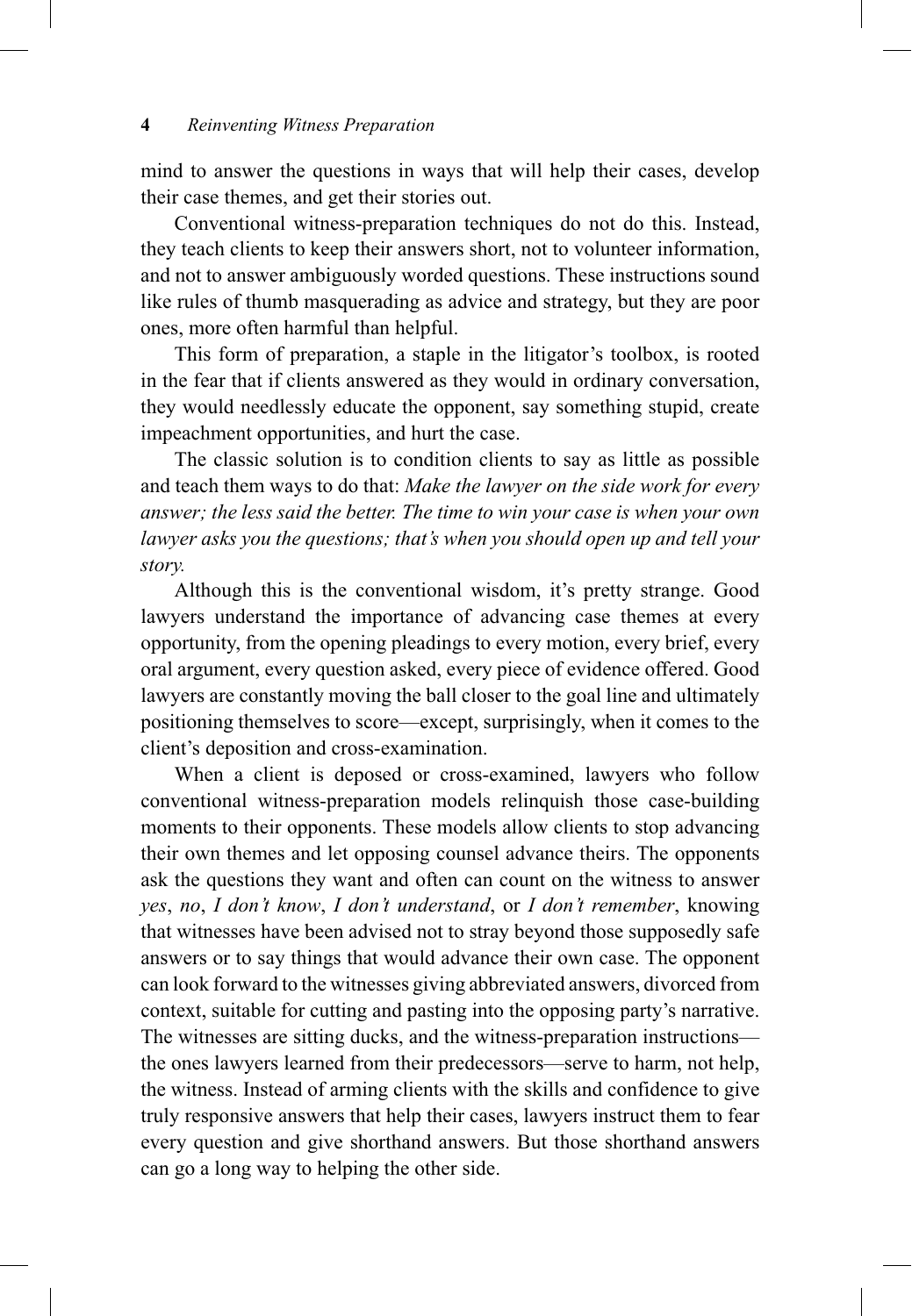If you're a litigator and don't believe this, you need to read this book. If you think there's some truth to this but don't know or are not quite sure how to prepare witnesses any differently, you need to read this book.

If you testify for a living, say as an expert witness, a law enforcement officer, or a corporate representative, and have been following conventional wisdom on how to respond to the other lawyer's questions, you need to read this book. If you will soon need to testify in a case that's important to you, your family, or your employer, you need to read this book.

If you are ever called upon to answer an important question, where the answer will have consequences, you need to read this book.

If you think you know it all and do not need to read this book, you need to read this book.

This book explains the dangers of conventional witness preparation, showing how the common approach to preparing witnesses can foul up a case. It explains how the standard instructions can be quite dangerous and, if followed religiously, can hand victory to the other side.

This book explains the driving philosophy behind a new and enlightened approach to witness preparation: that witnesses need to give answers that actually help their cases, and the best time to give the best answer is when the question is first asked, whether on direct, on cross, or in deposition. If the witness needs to give explanations or corrections after the deposition or cross-examination is over, then in all likelihood the witness has already been injured, an injury avoidable with the approach this book teaches. As you will see, an important goal of effective witness preparation is to make redirect and rehabilitation unnecessary or at least to reduce significantly a lawyer's need to rely on those remedial techniques.

Contrary to conventional witness preparation, this enlightened approach does not shy away from ambiguous questions or from volunteering information. It teaches when and how to answer ambiguous questions or to provide information that goes beyond the scope of the question. It teaches how to prepare clients to give well-informed answers that not only respond to the questions but advance the theme of the case, while avoiding the pitfalls that conventional approaches fail to prevent.

Most fundamentally, however, this book relies on the virtues of communication skills and techniques that most witnesses already know. It teaches how to apply them when testifying so that the judge, jury, or even the news reporter who is monitoring the testimony for a curious public understands the testimony as the witness meant it to be understood. It teaches how these skills can enable the witness to reclaim ownership and control over